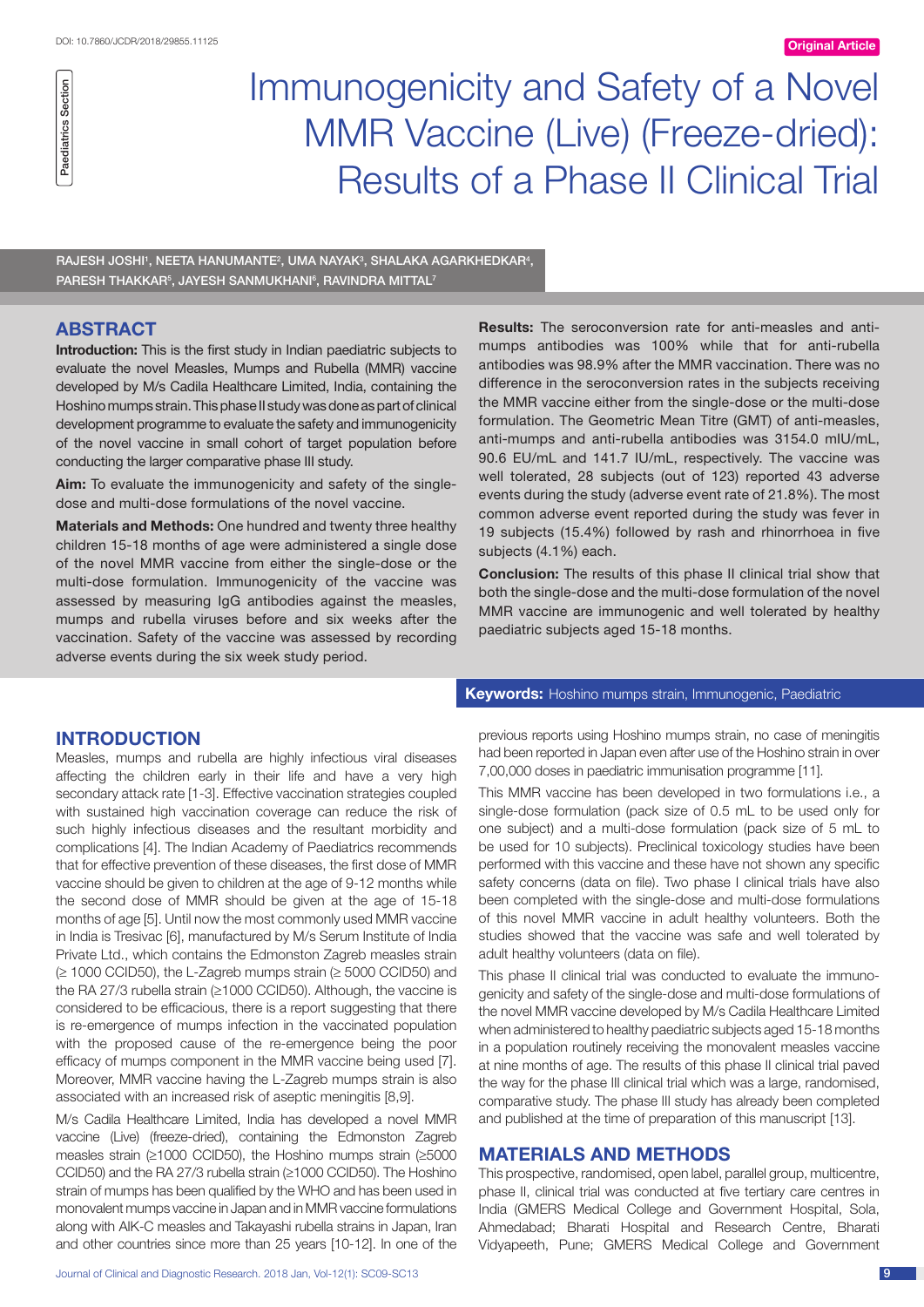Hospital, Gotri, Vadodara; Padmashree Dr. D. Y. Patil Medical College and Hospital, Pune; and SSG Hospital, Vadodara) from March 2014 to August 2014. The study was conducted by paediatricians in compliance with the Indian Good Clinical Practice Guidelines and the Ethical Principles of Declaration of Helsinki [14,15]. The study was approved by the Office of the Drugs Controller General of India and was registered on Clinical Trials Registry of India (www.ctri.nic. in; CTRI/2014/01/004339). The study was started after review and approval by the Institutional Ethics Committees at each of the five participating study centres. A written informed consent was taken from the Legally Acceptable Representative (LAR) of each subject and the entire process of Informed Consent was video recorded as per the regulatory requirements of the country.

Subjects of either sex, 15 to 18 months of age, brought to the out patient department for routine MMR vaccination were enrolled in the study. Parents/guardians of the subject had to have adequate literacy to fill the diary cards for being a part of the study. Subjects were excluded from the trial if they had a history of previous measles, mumps or rubella infection or MMR vaccination; if they had been exposed to any of these three diseases within 30 days of trial commencement; or if they had received measles vaccine less than three months back. Other exclusion criteria included history of anaphylaxis or serious reactions to vaccines, hypersensitivity to neomycin, history of convulsions, epilepsy or other central nervous system diseases; an acute febrile illness at the time of enrollment in the study, history of serious chronic illness, major congenital defects, immunosuppression (immunosuppressive illness or therapy), any other clinically significant concurrent illness, administration of any other parenteral vaccine within 30 days of initiation of the study and administration of blood products or parenteral immunoglobulin during the preceding three months. Subjects were permitted to use any medication for the treatment of concomitant diseases/adverse events during the study period, not known to interact with the immunogenicity of the vaccine and a record of the same was maintained in the case record forms.

One hundred and twenty three subjects satisfying the eligibility criteria were randomised as per a centralised computer generated randomisation schedule to receive 0.5 mL single dose of the MMR vaccine either from single-dose or multi-dose formulation. The vaccine was reconstituted with water for injection (0.5 mL for singledose formulation and 5 mL for multi-dose formulation) and was given subcutaneously in the upper arm taking aseptic precautions. Only one dose of the vaccine (0.5 mL) was used from the multi-dose formulation for the purpose of this clinical trial. The subjects were observed for at least 30 minutes post vaccination for any adverse events. Thereafter, the subjects were followed on an outpatient basis for the total duration of 42 days with scheduled visits on Day 3, Day 7, Day 14 and Day 42 post-vaccination.

One mL of blood was collected from the subjects before vaccination and 42 days after vaccination for immunogenicity assessments. The serum IgG antibody titres against the measles, mumps or rubella viruses were assessed by commercial ELISA kits manufactured by IBL International, Germany. The assay cut-offs were: 200 mIU/mL for anti-measles antibodies, 8 EU/mL for anti-mumps antibodies and 8 IU/mL for anti-rubella antibodies [16-18]. An antibody titre equal to or greater than the cut-off was defined as seropositive. In initially seronegative subjects, seroconversion was defined as appearance of antibody levels above the cut-off levels. Geometric mean of the post vaccination anti-measles, anti-mumps and antirubella antibody titres was calculated for all the subjects considered for immunogenicity analysis at the end of the study.

Diary cards were provided to the parents/guardians of the enrolled subjects to record solicited local (pain, tenderness, swelling, induration, ecchymosis) and systemic adverse reactions (fever, rash, rhinorrhoea and myalgia) during the first two weeks after vaccination. All the other adverse events recorded during the first two weeks after vaccination or any adverse event noted after the first two weeks were recorded as unsolicited adverse events. The adverse events were graded from Grade 1 to Grade 4 based on the severity as shown in [Table/Fig-1] (adopted from UD FDA Guidance on Toxicity Grading Scale for Healthy Adult and Adolescent Volunteers Enrolled in Preventive Vaccine Clinical Trials [19]). The causality of the adverse events was assessed by investigators using the World Health Organisation Uppsala Monitoring Centre (WHO-UMC) criteria [20].

| <b>Reaction</b>                                                            | Grade 1                                                | Grade 2                                                                            | Grade 3                                                                      | Grade 4                                               |
|----------------------------------------------------------------------------|--------------------------------------------------------|------------------------------------------------------------------------------------|------------------------------------------------------------------------------|-------------------------------------------------------|
| Pain                                                                       | Does not<br>interfere with<br>activity                 | Interferes with<br>activity or<br>repeated use<br>of non-narcotic<br>pain reliever | Prevents with<br>activity or<br>repeated use<br>of narcotic<br>pain reliever | Emergency<br>Room (ER)<br>visit or<br>hospitalisation |
| <b>Tenderness</b>                                                          | Mild pain to<br>touch                                  | Pain with<br>movement                                                              | Significant<br>pain at rest                                                  | ER visit or<br>hospitalisation                        |
| Erythema/<br>Redness                                                       | $<$ 5 cm                                               | $5.1 - 10$ cm                                                                      | $>10$ cm                                                                     | Necrosis or<br>exfoliative<br>dermatitis              |
| Swelling                                                                   | $<$ 5 cm and<br>does not<br>interfere with<br>activity | $5.1 - 10$ cm or<br>interferes with<br>activity                                    | $>10$ cm or<br>prevents daily<br>activity                                    | <b>Necrosis</b>                                       |
| Induration                                                                 | Induration<br>$<$ 1.0 cm in<br>diameter                | $>1.0$ to $< 2.0$<br>cm in diameter                                                | $>2.0$ to<br>$< 5.0$ cm in<br>diameter                                       | $>5.0$ cm in<br>diameter                              |
| Ecchymosis                                                                 | $<$ 2.5 cm                                             | $2.5 - 5$ cm                                                                       | $5.1 - 10$ cm                                                                | $>10$ cm                                              |
| Fever<br>$(^{\circ}C/^{\circ}F)^{*}$                                       | $38.0 -$<br>38.4/100.4<br>$-101.1$                     | $38.5 -$<br>38.9/101.2-<br>102.0                                                   | $39.0 -$<br>40.0/102.1-<br>104.0                                             | >40/>104                                              |
| Rash.<br>Rhinorrhea.<br>Myalgia, Any<br>other                              | No<br>interference<br>with activity                    | Some<br>interference<br>with activity                                              | Significant,<br>prevents daily<br>activity                                   | ER visit or<br>hospitalisation                        |
| <b>[Table/Fig-1]:</b> Adverse Event Grading [19].<br>*Axillary temperature |                                                        |                                                                                    |                                                                              |                                                       |

Immunogenicity assessments were done for both Per Protocol (PP) Population (defined as all the randomised subjects who had completed the trial as per the defined protocol without any violations with both pre and post-vaccination immunological assessments) and modified Intention to Treat (mITT) Population (defined as all the randomised subjects with both pre and post-vaccination immunological assessments including subjects with protocol violations). Immunogenicity results of PP population (114 subjects) are described here.

## **Statistical Analysis**

Chi-Square test or Fisher's Exact test was used to compare the immunogenicity and safety data of single-dose group with that of multi-dose group. GMTs were calculated by taking the antilog of the mean of the log transformed antibody titres. Unpaired t-test was used to compare the log transformed data of the antibody titres of the two groups. The p-values<0.05 were considered as statistically significant. As this was the first exposure of Indian paediatric subjects to the novel MMR vaccine developed using Hoshino strain of mumps virus, a sample size of only 50 evaluable subjects in each group was approved by the Regulatory Agency for this exploratory phase II clinical trial. Considering a drop out of approximately 20%, a correspondingly higher number of subjects were enrolled in the study.

## **Results**

A total of 123 subjects were enrolled in this randomised, open label, multicentre phase II clinical trial. Sixty two subjects received the vaccine from the single-dose formulation while 61 subjects received it from the multi-dose formulation. A total of 114 subjects were considered for PP immunogenicity analysis and all the 123 subjects were considered for safety analysis. The flow of subjects in the study is shown in [Table/Fig-2]. The mean age of the subjects enrolled in the study was 16.6±1.2 months. The demographic and baseline characteristics of the subjects are shown in [Table/Fig-3].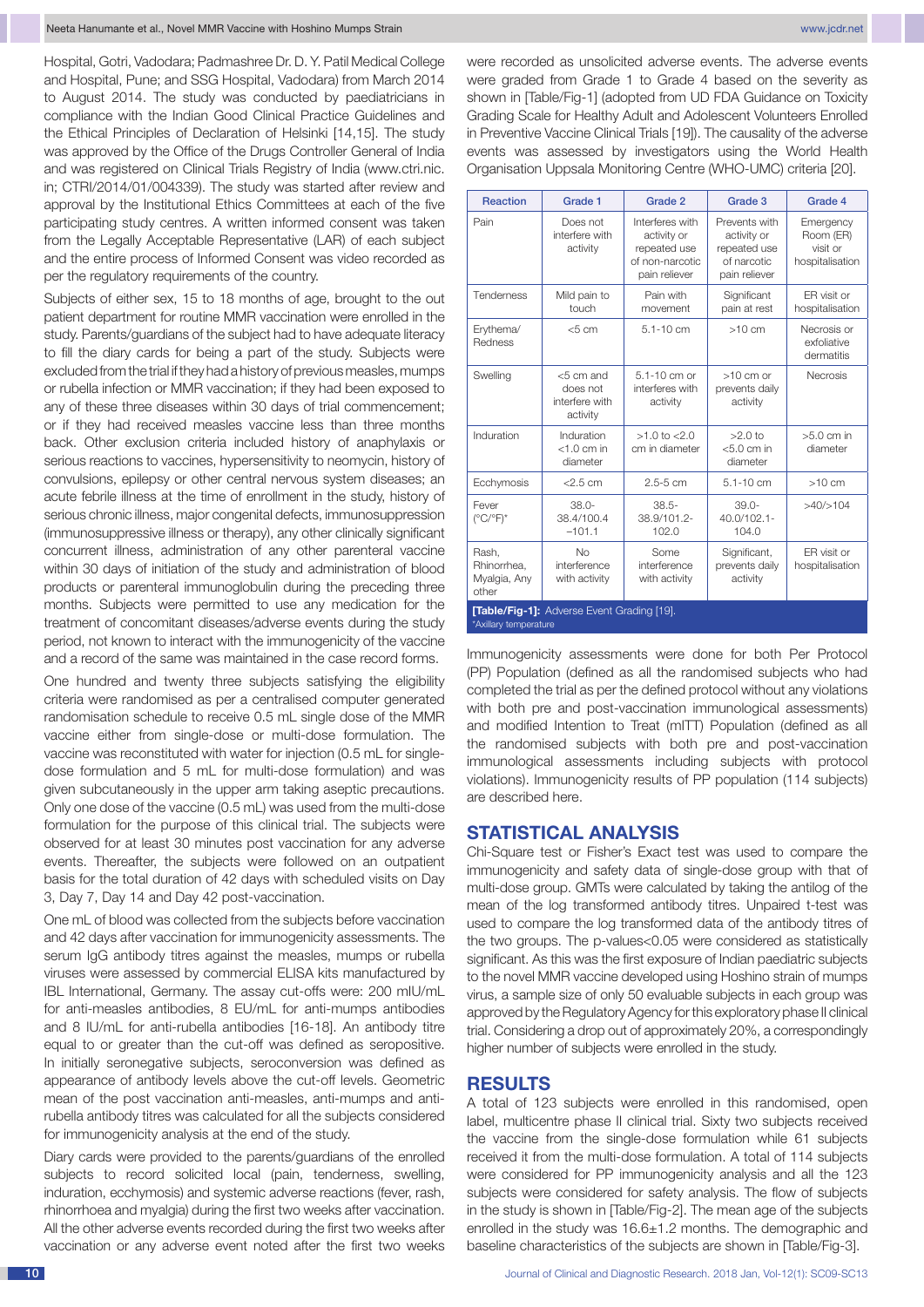

|                                                                                         |              | Single-dose (n=62)              | Multi-dose (n=61)               | Total $(n=123)$                 |
|-----------------------------------------------------------------------------------------|--------------|---------------------------------|---------------------------------|---------------------------------|
|                                                                                         | Age (Months) | $16.7 + 1.2$<br>$(16.4 - 17.0)$ | $16.5 + 1.1$<br>$(16.2 - 16.8)$ | $16.6 + 1.1$<br>$(16.4 - 16.8)$ |
| $Sex*$                                                                                  | Male         | 36(58.1)                        | 35(57.4)                        | 71 (57.7)                       |
|                                                                                         | Female       | 26 (41.9)                       | 26 (42.6)                       | 52(42.3)                        |
| Height (cm)                                                                             |              | 76.6±5.1<br>$(75.3 - 77.9)$     | $75.4 + 4.4$<br>$(74.2 - 76.5)$ | $76.0 + 4.8$<br>$(75.1 - 76.8)$ |
| Weight (kg)                                                                             |              | $8.9 + 1.4$<br>$(8.6 - 9.3)$    | $8.8 + 1.3$<br>$(8.5 - 9.1)$    | $8.9 + 1.4$<br>$(8.6 - 9.1)$    |
| <b>[Table/Fin-3]:</b> Demographic and baseline characteristics of the enrolled subjects |              |                                 |                                 |                                 |

**[Table/Fig-3]:** Demographic and baseline characteristics of the enrolled subjects. Data expressed as mean±SD (95% CI) \*Data expressed as n (%)

### **Immunogenicity**

Among the 114 subjects considered for immunogenicity analysis; 22, 101 and 87 subjects were seronegative for anti-measles, antimumps and anti-rubella antibodies respectively at baseline. All the 22 and 101 seronegative subjects for anti-measles and anti-mumps antibodies seroconverted six weeks after the vaccination while 86 of the 87 subjects seronegative for anti-rubella antibodies seroconverted six weeks after the MMR vaccination. There was no difference in the seroconversion rates in the subjects receiving the MMR vaccine either from the single-dose formulation or the multi-dose formulation [Table/Fig-4]. The proportion of subjects seropositive and the GMT at the end of the study are shown in [Table/Fig-5,6], respectively. All the subjects considered for immunogenicity assessment had a rise in their antibody titres as compared to their baseline titres. Even in the subjects already seropositive at baseline (92, 13 and 27 for anti-measles, anti-mumps and anti-rubella antibodies respectively), approximately 85% of subjects had more than four fold rise in their anti-measles, anti-mumps and anti-rubella antibody titres.

Immunogenicity was analysed in the mITT population also (116) subjects) and it was found that the seroconversion rate, the proportion of subjects seropositive after vaccination and the GMTs were similar to that in the PP population.

#### **Safety**

In the 123 subjects analysed for safety, a total of 43 adverse events were recorded in 28 subjects, giving an adverse event rate of 21.8% in the study. Twenty seven adverse events were recorded in 17 subjects who had received the MMR vaccine from the Single-dose formulation while 16 adverse events were recorded in 11 subjects

www.jcdr.net Neeta Hanumante et al., Novel MMR Vaccine with Hoshino Mumps Strain

|                                          | Single-dose<br>$(n=59)$ | Multi-dose<br>$(n=55)$ | Total<br>$(n=114)$      |
|------------------------------------------|-------------------------|------------------------|-------------------------|
| <b>Measles</b>                           |                         |                        |                         |
| Subjects seronegative at baseline*       | 13 (22.1%)              | $9(16.4\%)$            | 22 (19.3%)              |
| Seroconversion rate**                    | 13 (100%)               | $9(100\%)$ #           | 22 (100%)               |
| <b>Mumps</b>                             |                         |                        |                         |
| Subjects seronegative at baseline*       | 52 (88.1%)              | 49 (89.1%)             | 101 (88.6%)             |
| Seroconversion rate**                    | 52 (100%)               | 49 (100%)#             | 101 (100%)              |
| Rubella                                  |                         |                        |                         |
| Subjects seronegative at baseline*       | 42 (71.2%)              | 45 (81.8%)             | 87 (76.3%)              |
| Seroconversion rate**                    | 41 (97.6%)              | 45 (100%)##            | 86 (98.9%)              |
| <b>Table/Fig-41:</b> Seroconversion rate | subjects<br>in.         | seronegative<br>-at    | (PP)<br><b>haseline</b> |

**[Table/Fig-4]:** Seroconversion rate in subjects seronegative at baseline (PP Population).

Data expressed as n(%)

Proportion calculated from PP population of the group

\*Proportion calculated from number of subjects seronegative at baseline **#** p=1.0 (Fischer's exact test; single-dose vs multi-dose)

**##**p=0.48 (Fischer's exact test; single-dose vs multi-dose), PP-Per protocol

|                                                                                                                                    | Sero-positive n (%) |                     |                 |
|------------------------------------------------------------------------------------------------------------------------------------|---------------------|---------------------|-----------------|
|                                                                                                                                    | Single-dose (n=59)  | Multi-dose $(n=55)$ | Total $(n=114)$ |
| Measles                                                                                                                            |                     |                     |                 |
| Pre-immunisation                                                                                                                   | 46 (77.9%)          | 46 (83.6%)          | 92 (80.7%)      |
| Post-immunisation                                                                                                                  | 59 (100%)           | 55 (100%)           | 114 (100%)      |
| <b>Mumps</b>                                                                                                                       |                     |                     |                 |
| Pre-immunisation                                                                                                                   | 7 (11.9%)           | 6 10.5%)            | 13 (11.4%)      |
| Post-immunisation                                                                                                                  | 59 (100%)           | 55 (100%)           | 114 (100%)      |
| Rubella                                                                                                                            |                     |                     |                 |
| Pre-immunisation                                                                                                                   | 17 (28.8%)          | 10 (18.2%)          | 27 (23.7%)      |
| Post-immunisation                                                                                                                  | 58 (98.3%)          | 55 (100%)           | 113 (99.1%)     |
| <b>[Table/Fig-5]:</b> Proportion of subjects sero-positive at baseline and end of the study<br>(PP Population).<br>PP-Per protocol |                     |                     |                 |

|                         | <b>Post Immunisation Geometric Mean Titres</b> |                        |                 |  |
|-------------------------|------------------------------------------------|------------------------|-----------------|--|
|                         | Single-dose<br>$(n=59)$                        | Multi-dose<br>$(n=55)$ | Total $(n=114)$ |  |
| Anti-measles            | 2938.1 (2377.8-                                | 3403.2* (2695.0-       | 3154.0 (2700.5- |  |
| antibodies (mIU/mL)     | 3630.3)                                        | 4297.7)                | 3683.6)         |  |
| Anti-mumps antibodies   | 109.0 (80.6-                                   | 74.3* (53.7-           | $90.6(72.6 -$   |  |
| (EU/mL)                 | 147.4)                                         | 102.9                  | 113.0           |  |
| Anti-rubella antibodies | 165.6 (115.0-                                  | 119.8* (96.9-          | 141.7 (114.4-   |  |
| (IU/mL)                 | 238.5                                          | 148.0                  | 175.4           |  |

**[Table/Fig-6]:** Post Immunization Geometric Mean Titres of Anti-measles, Antimumps and Anti-rubella IgG antibodies (PP Population). Data expressed as geometric mean (95% CI)

\*p>0.05 (Unpaired t-test; Single-dose Vs Multi-dose)

who had received the vaccine from the multi-dose formulation (the difference was not statistically significant; p=0.31). Most of the adverse events reported in the study, 41 out of 43 events (95.3%) were of Grade I severity. No serious adverse event was reported in any of the subjects enrolled in the study. All the reported adverse events resolved completely with/without symptomatic treatment. The mean duration of adverse events was 2.7 days. While most of the adverse events resolved within one to three days (31 out of 43 events; 72.1%), 12 events resolved within four to seven days of occurrence of events.

The most common adverse event reported during the study was fever in 19 subjects (15.4%) followed by rash and rhinorrhoea in five subjects (4.1%) each. The incidence of fever peaked in the first two weeks after vaccination (17 out of 19 cases; 89.5%). Most of the subjects (17 out of 19; 89.5%) had Grade 1 (38.0-38.4°C) fever only, while one subject each developed Grade 2 (38.5-38.9°C) and Grade 3 fever (39.0-40.0°C) and none of the subjects developed Grade 4 fever (>40°C). The other adverse events recorded during the study, irrespective of their causal relation to the vaccine are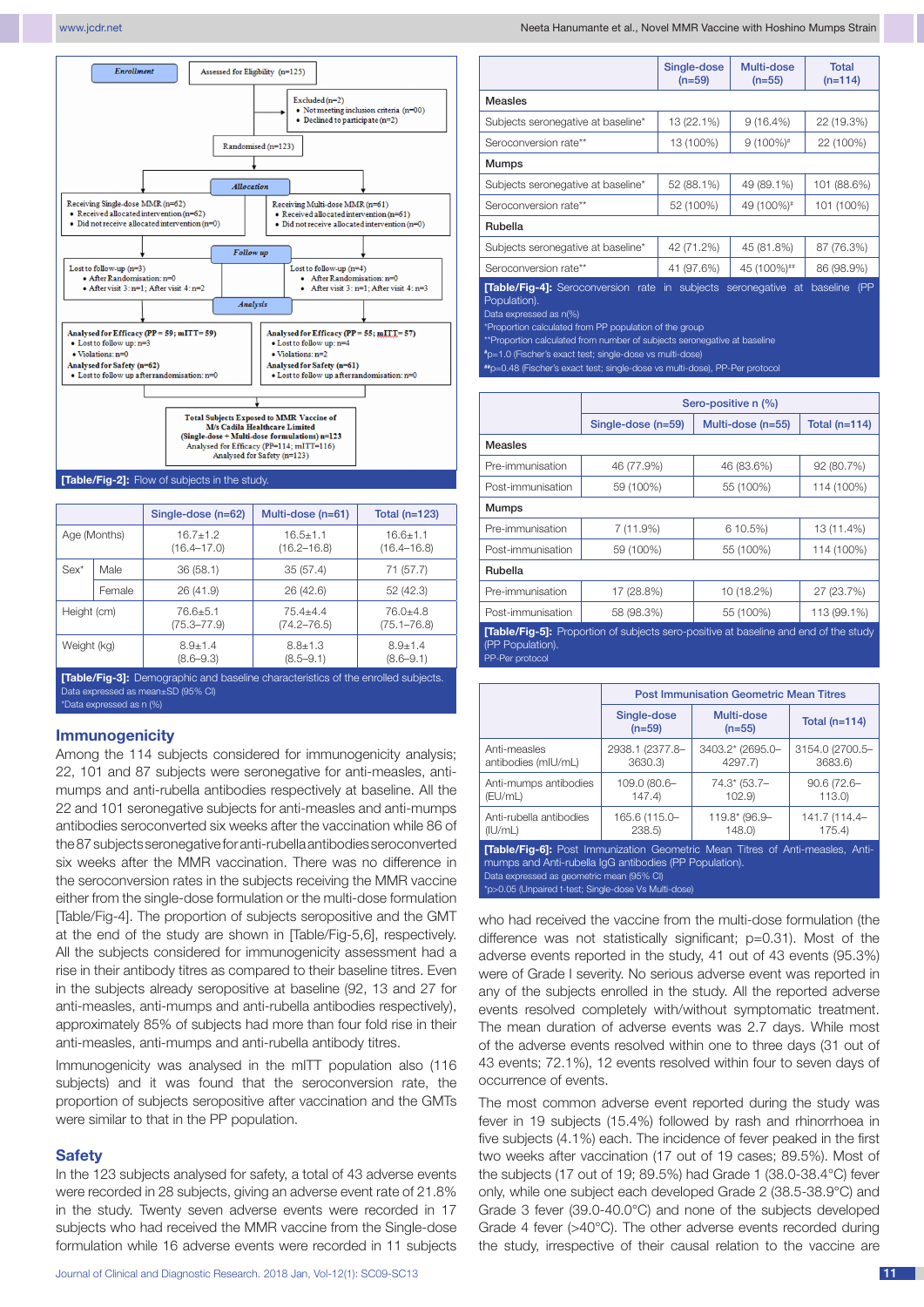shown in [Table/Fig-7]. Among the 43 adverse events reported during the study, 35 events (81.4%) were considered to have a 'probable' association with the study vaccine while eight events (18.6%) were 'unlikely' to be related to the study vaccine. Among these eight events, there were three cases of fever (2.4%) and one case each of cough (0.8%), cold (0.8%), diarrhoea (0.8%), urticaria (0.8%) and swelling (0.8%).



## **Discussion**

This study presents the results of the first study in Indian paediatric subjects exposed to the novel MMR vaccine having the Hoshino mumps strain. The immunogenicity results of the study show that both the single-dose and multi-dose formulations of the novel MMR vaccine are immunogenic having seroconversion rates of 100% for anti-measles and anti-mumps antibodies and; 98.9% for anti-rubella antibodies. The seroconversion rates found in our study are comparable to those found in the published literature [21,22]. In one of the studies assessing the MMR vaccine of SmithKline Beecham Biologicals (Priorix; containing the Schwarz measles virus strain, the RIT 4385 strain of mumps virus and the Wistar RA 27/3 rubella virus strain) in over 1000 children aged nine to 24 months, the seroconversion rate was found to be 98.7% for anti-measles antibodies, 95.5% for anti-mumps antibodies and 99.5% for anti-rubella antibodies [21]. In another study comparing the GlaxoSmithKline MMR vaccine (containing the Schwarz measles virus strain, the RIT 4385 strain of mumps virus and the Wistar RA 27/3 rubella virus strain) with that of Merck MMR (containing the Enders Edmonston measles virus strain, the Jeryl Lynn strain of mumps virus and the RA 27/3 rubella virus strain) in about 225 children aged between 12 and 18 months who had received the monovalent Measles vaccine at nine months of age, the seroconversion rates in subjects seronegative at baseline were found to be 100% for anti-measles and antirubella antibodies for both the vaccines and; 93.5% and 97.9% for anti-mumps antibodies for the GlaxoSmithKline MMR and the Merck MMR vaccine, respectively [22]. The seroconversion rates with MMR vaccine of Serum Institute of India (containing Edmonston-Zagreb measles virus, Leningrad-Zagreb mumps virus and Wistar RA 27/3 rubella virus) have been found to be 100% for anti-measles antibodies, 99% for anti-rubella antibodies and 92% for anti-mumps antibodies in Indian paediatric subjects aged 18 to 24 months who have had a previous monovalent measles vaccine at 9 months of age [23]. All these studies have shown consistent seroconversion rates for anti-measles and antirubella antibodies but have shown to have a variable response for anti-mumps antibodies. It has been shown that the development of antibodies against a virus depends on the viral strain used in the vaccine. All the MMR vaccines quoted above have different strains of mumps virus in their formulations and this could be the reason for the variable seroconversion for anti-mumps antibodies. The MMR vaccine of M/s Cadila Healthcare Limited contains the Hoshino strain of the mumps virus and has shown to have a higher seroconversion rate as compared to the published data

of seroconversion of anti-mumps antibodies with other strains [21,22]. The results of this study are in line with the results of a clinical study in Japan, wherein the seroconversion for antimumps antibodies was found to be 96.8% with the MMR vaccine having the Hoshino mumps strain and 100% with monovalent Hoshino mumps vaccine [11]. Besides the effect on humoral immunity, the Hoshino mumps strain has also shown to induce cellular immunity in over 90% of the recipients, as judged by the virus specific interferon-γ production [24].

The safety profile of this MMR vaccine is also found to be good. The two different formulations of the MMR vaccine i.e., single-dose and multi-dose (10 dose vial) formulation used in this study had the same concentration of the virus strains per dose and there was no difference in the safety profile of the two formulations. The vaccine was well tolerated by all the subjects and none of them had any serious adverse event during the study period. The most common adverse event reported during the study was fever in 19 subjects (15.4%) followed by rash and rhinorrhoea in five subjects (4.1%) each. The safety profile of this vaccine is comparable to that of the other MMR vaccines available internationally and in India [21-23]. In an Indian study assessing the immunogenicity and reactogenicity of an indigenously produced MMR vaccine, fever (5.9%) was the most common adverse event followed by cough (4.6%) and cold (3.2%) [23]. In international studies also, the most common adverse events reported with MMR vaccine are fever followed by rash [21,22]. The safety of the Hoshino mumps strain containing vaccines is also well established as seen in the various clinical trials and post marketing surveillances conducted during use in national immunisation programmes, internationally [11,12].

## **Limitation**

One of the limitation of this phase II study was the small sample size. Moreover, this was an uncontrolled study and all the comparisons made in this manuscript are based on the published literature wherein the historical studies have varied designs and are performed under various settings using different ELISA kits for immunological assessments.

## **Conclusion**

The results of this phase II clinical trial are encouraging and have shown that the novel MMR vaccine (live) (freeze-dried) developed by M/s Cadila Healthcare Limited is immunogenic and well tolerated by healthy paediatric subjects aged 15-18 months. The results of this study suggest that the vaccine should be taken forward for a large. randomised, comparative, phase III study.

**Financial support:** This study was sponsored and funded by Cadila Healthcare Limited, India. Authors 1-5 received honoraria for conduct of the study. Authors 6 and 7 are employees of Cadila Healthcare Limited.

## **References**

- [1] Shrivastava SR, Shrivastava PS, Ramasamy J. Measles in India: Challenges & recent developments. Infect Ecol Epidemiol. 2015;5(1):27784.
- [2] Chakravarti A, Jain M. Rubella prevalence and its transmission in children. Indian J Pathol Microbiol. 2006;49(1):54-56.
- [3] Vashishtha VM, Yadav S, Dabas A, Bansal CP, Agarwal RC, Yewale VN, et al. IAP position paper on burden of mumps in India and vaccination strategies. Indian Pediatr. 2015;52(6):505-14.
- [4] Centers for Disease Control and Prevention (CDC). Progress in reducing measles mortality worldwide, 1999-2003. MMWR Morb Mortal Wkly Rep. 2005;54(8):200- 03.
- [5] Vashishtha VM, Choudhury P, Kalra A, Bose A, Thacker N, Yewale VN et al. Indian Academy of Pediatrics. Indian Academy of Pediatrics (IAP) recommended immunization schedule for children aged 0 through 18 years--India, 2014 and updates on immunization. Indian Pediatr. 2014;51(10):785-800.
- [6] Product sales data provided by: All Indian Origin Chemists & Distributors (AIOCD) Advanced Working, Action and Correction System (AWACS) Pharmatrac, June 2017. https://aiocdawacs.com/Default.aspx Accessed on 11Oct17.
- [7] Malaiyan J, Menon T. Low vaccine efficacy of mumps component among MMR vaccine recipients in Chennai, India. Indian J Med Res. 2014;139(5):773-75.